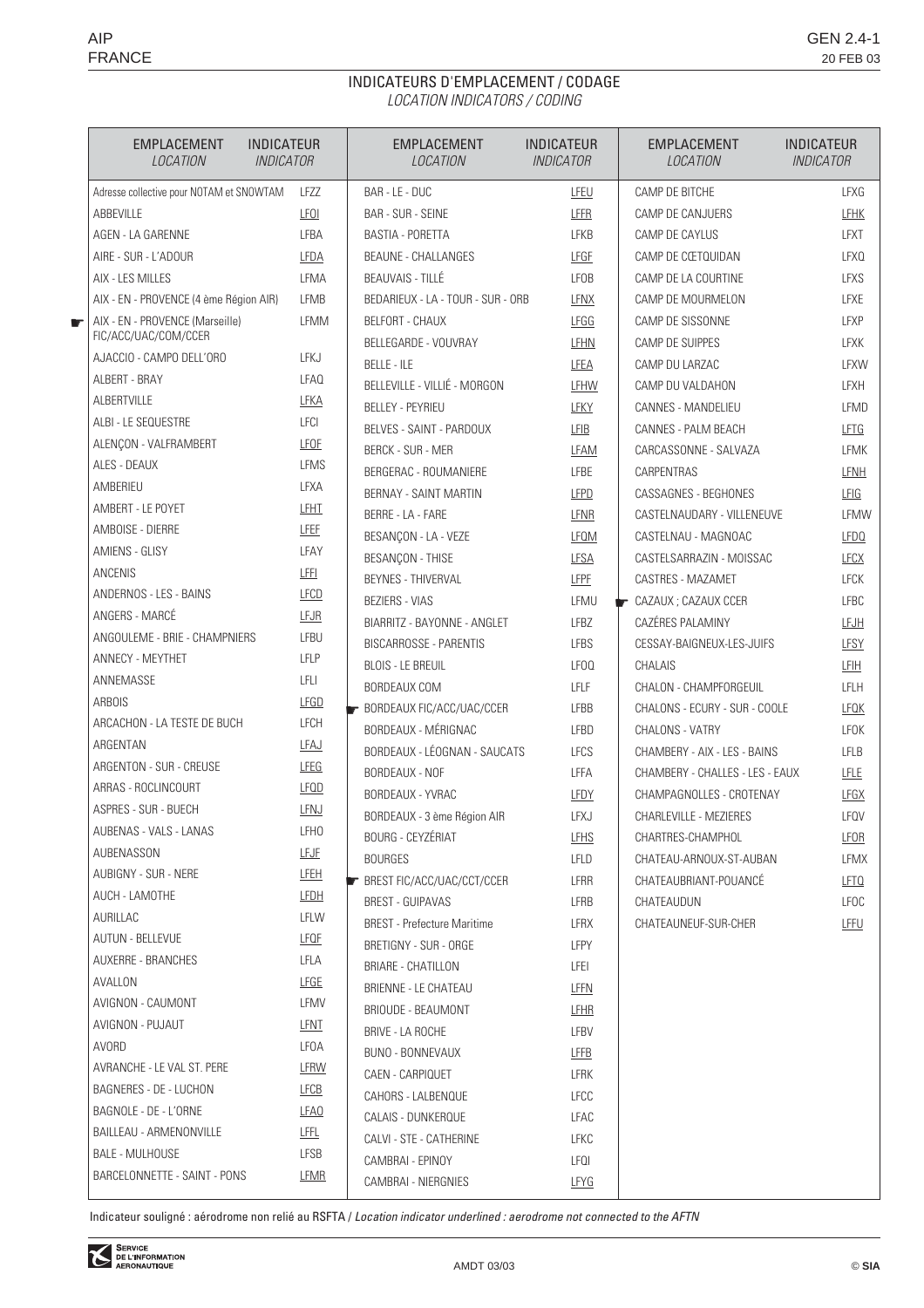## INDICATEURS D'EMPLACEMENT / CODAGE LOCATION INDICATORS / CODING

|   | EMPLACEMENT<br><b>LOCATION</b>   | <b>INDICATEUR</b><br><b>INDICATOR</b> | EMPLACEMENT<br><b>LOCATION</b> | <b>INDICATEUR</b><br><b>INDICATOR</b> | <b>EMPLACEMENT</b><br>LOCATION | <b>INDICATEUR</b><br><b>INDICATOR</b> |
|---|----------------------------------|---------------------------------------|--------------------------------|---------------------------------------|--------------------------------|---------------------------------------|
|   | CHATEAUROUX-DÉOLS<br><b>LFLX</b> |                                       | DREUX-VERNOUILLET              | LFON                                  | LA FERTE-GAUCHER               | LFFG                                  |
|   | CHATEAUROUX-VILLERS              | LFEJ                                  | DUNKEROUE LES MOERES           | <b>LFAK</b>                           | LA FLECHE-THORÉE-LES-PINS      | LFAL                                  |
|   | CHATEAU-THIERRY-BELLEAU          | LFFH                                  | EGLETONS                       | <b>LFDE</b>                           | LA GRAND'COMBE                 | LFTN                                  |
|   | CHATELLERAULT-TARGÉ              | LFCA                                  | ENAC TOULOUSE                  | LFBQ                                  | LA HAGUE (MCT)                 | LFYC                                  |
|   | CHATILLON-SUR-SEINE              | <b>LFQH</b>                           | ENGHIEN-MOISSELLES             | LFFE                                  | L'AIGLE-ST-MICHEL              | <b>LFOL</b>                           |
|   | CHAUMONT SEMOUTIERS              | LEJA                                  | EPERNAY-PLIVOT                 | <b>LFSW</b>                           | L'ALPE D'HUEZ                  | LFHU                                  |
|   | CHAUVIGNY                        | LFDW                                  | EPINAL-DOGNEVILLE              | <b>LFSE</b>                           | LA MOLE                        | LFTZ                                  |
|   | CHAVENAY-VILLEPREUX              | <b>LFPX</b>                           | EPINAL-MIRECOURT               | LFSG                                  | LA MONTAGNE NOIRE              | LFMG                                  |
|   | CHELLES-LE PIN                   | LFPH                                  | ETAIN-ROUVRES                  | LFQE                                  | LA MOTTE-BEUVRON               | LFFM                                  |
|   | <b>CHENEVIERES</b>               | LFYU                                  | ETAMPES-MONDÉSIR               | <b>LFOX</b>                           | LA MOTTE CHALANCON             | LFJE                                  |
|   | CHERBOURG-MAUPERTUS              | <b>LFRC</b>                           | ETREPAGNY                      | LFFY                                  | LANDIVISIAU                    | LFRJ                                  |
|   | CHERBOURG-PRÉFECTURE MARITIME    | LFRY                                  | EU-MERS-LE-TRÉPORT             | LFAE                                  | LANGOGNE-LESPÉRON              | LFHL                                  |
|   | CHOLET-LE PONTREAU               | <b>LFOU</b>                           | EVREUX-FAUVILLE                | LFOE                                  | LANGRES-ROLAMPONT              | LFSU                                  |
|   | <b>CLAMECY</b>                   | <b>LFJC</b>                           | FALAISE-MONTS D'ERAINES        | LFAS                                  | LANNION                        | <b>LFRO</b>                           |
|   | CLERMONT-FERRAND-AUVERGNE ;      | LFLC                                  | <b>FAYENCE</b>                 | LFMF                                  | LANVEOC-POULMIC                | <b>LFRL</b>                           |
| Æ | <b>CLERMONT CCER</b>             | LFLC                                  | FEURS-CHAMBÉON                 | LFLZ                                  | LAON-CHAMBRY                   | LFAF                                  |
|   | COGNAC-CHATEAUBERNARD            | <b>LFBG</b>                           | FIGARI-SUD-CORSE               | <b>LFKF</b>                           | LA PALISSE-PÉRIGNY             | <b>LFHX</b>                           |
|   | COLMAR-HOUSSEN                   | LFGA                                  | FIGEAC-LIVERNON                | <b>LFCF</b>                           | LA REOLE-FLOUDES               | LFDR                                  |
|   | COLMAR-MEYENHEIM                 | <b>LFSC</b>                           | <b>FLERS-SAINT-PAUL</b>        | <b>LFOG</b>                           | LA ROCHELLE-ILE DE RÉ          | <b>LFBH</b>                           |
|   | COMPIEGNE-MARGNY                 | LFAD                                  | FLORAC-SAINTE-ENIMIE           | <b>LFNO</b>                           | LA ROCHE-SUR-YON-LES AJONCS    | LFRI                                  |
|   | CONDAT-SUR-VEZERE                | <b>LFDZ</b>                           | FONTENAY-LE-COMTE              | LFFK                                  | LA TOUR DU PIN-CESSIEU         | LFKP                                  |
|   | CONDOM-VALENCE-SUR-BAISE         | LFID                                  | FONTENAY-TRESIGNY              | <b>LFPQ</b>                           | LAVAL-ENTRAMMES                | LFOV                                  |
|   | CORLIER                          | <b>LFJD</b>                           | FUMEL-MONTAYRAL                | <b>LFDX</b>                           | LE BLANC                       | LFEL                                  |
|   | CORTE                            | LFKT                                  | <b>GAILLAC-LISLE SUR TARN</b>  | <b>LFDG</b>                           | LE CASTELLET                   | <b>LFMQ</b>                           |
|   | COSNE-SUR-LOIRE                  | <b>LFGH</b>                           | GAP-TALLARD                    | LFNA                                  | LE HAVRE-OCTEVILLE             | LFOH                                  |
|   | COUHE-VÉRAC                      | LFDV                                  | GHISONNACCIA-ALZITONE          | LFKG                                  | LE HAVRE-SAINT-ROMAIN          | LFOY                                  |
|   | COULOMMIERS-VOISINS              | <b>LFPK</b>                           | GRANVILLE                      | LFRF                                  | LE LUC-LE CANNET               | <b>LFMC</b>                           |
|   | COURCHEVEL                       | LFLJ                                  | GRAULHET-MONTDRAGON            | <b>LFCQ</b>                           | LE MANS-ARNAGE                 | LFRM                                  |
|   | CREIL                            | <b>LFPC</b>                           | <b>GRAY-SAINT ADRIEN</b>       | LFEV                                  | LE MAZET DE ROMANIN            | LFNZ                                  |
|   | <b>CROSS CORSEN</b>              | LFIC                                  | GRENOBLE-LE VERSOUD            | LFLG                                  | LENS-BÉNIFONTAINE              | LFOL                                  |
|   | <b>CROSS ETEL</b>                | LFIE                                  | GRENOBLE-SAINT GEOIRS          | LFLS                                  | LE PLESSIS-BELLEVILLE          | LFPP                                  |
|   | CROSS GRIS-NEZ                   | LFIN                                  | GUERET-SAINT-LAURENT           | <b>LFCE</b>                           |                                |                                       |
|   | CROSS JOBOURG                    | LFIJ                                  | GUISCRIFF-SCAER                | <b>LFES</b>                           |                                |                                       |
|   | CROSS LA GARDE                   | LFJG                                  | HAGUENAU                       | <b>LFSH</b>                           |                                |                                       |
|   | CUERS-PIERREFEU                  | LFTF                                  | HYERES-LE PALYVESTRE           | LFTH                                  |                                |                                       |
|   | DAX-SEYRESSE                     | LFBY                                  | ILE D'YEU                      | <b>LFEY</b>                           |                                |                                       |
|   | DEAUVILLE-SAINT-GATIEN           | LFRG                                  | ILE LONGUE (MCT)               | LFYB                                  |                                |                                       |
|   | DIEPPE-ST-AUBIN                  | LFAB                                  | ISSOIRE-LE BROC                | <b>LFHA</b>                           |                                |                                       |
|   | DIEUZE-GUÉBLANGE                 | <b>LFOZ</b>                           | <b>ISSOUDUN-LE FAY</b>         | <b>LFEK</b>                           |                                |                                       |
|   | DIJON-LONGVIC                    | LFSD                                  | ISTRES-LE TUBÉ / ISTRES CCER   | LFMI                                  |                                |                                       |
|   | DIJON-DAROIS                     | <b>LFGI</b>                           | <b>ITXASSOU</b>                | <b>LFIX</b>                           |                                |                                       |
|   | DINAN-TRÉLIVAN                   | <b>LFEB</b>                           | <b>JOIGNY</b>                  | <b>LFGK</b>                           |                                |                                       |
|   | DINARD-PLEURTUIT-ST-MALO         | LFRD                                  | JOINVILLE-MUSSEY               | LFFJ                                  |                                |                                       |
|   | DOLE-TAVAUX                      | LFGJ                                  | JONZAC-NEULLES                 | LFCJ                                  |                                |                                       |
|   | DONCOURT-LES-CONFLANS            | <b>LFGR</b>                           | <b>JUVANCOURT</b>              | <b>LFOX</b>                           |                                |                                       |
|   | DOULLENS-LUCHEUX (CCT)           | LFXD                                  | LA BAULE-ESCOUBLAC             | LFRE                                  |                                |                                       |
|   | DRACHENBRONN (CCT)               | LFYA                                  | LA FERTE-ALAIS                 | <b>LFFQ</b>                           |                                |                                       |
|   |                                  |                                       |                                |                                       |                                |                                       |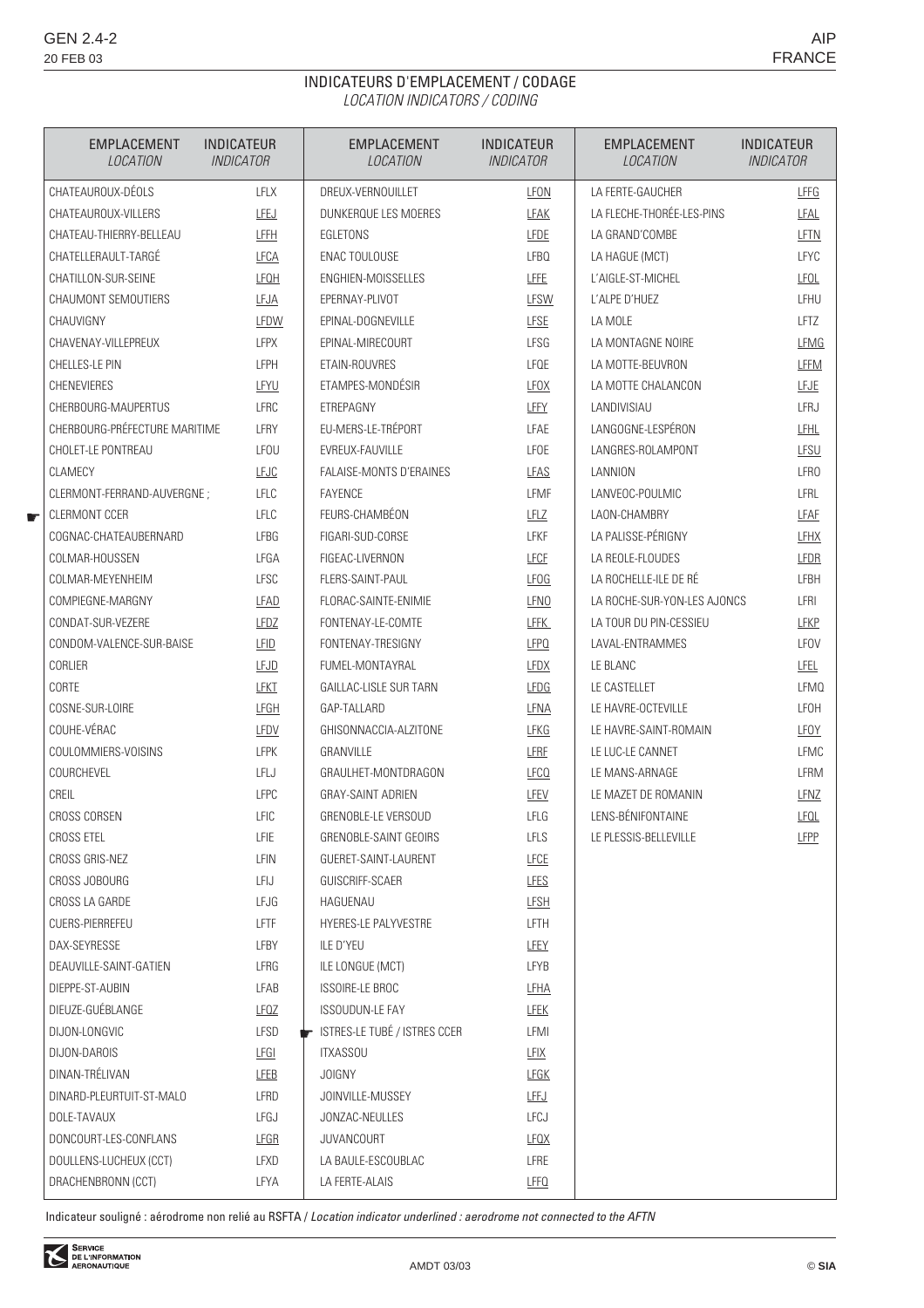## INDICATEURS D'EMPLACEMENT / CODAGE LOCATION INDICATORS / CODING

| <b>EMPLACEMENT</b><br>LOCATION | <b>INDICATEUR</b><br><b>INDICATOR</b> | <b>EMPLACEMENT</b><br>LOCATION | <b>INDICATEUR</b><br><b>INDICATOR</b> | <b>EMPLACEMENT</b><br>LOCATION   | <b>INDICATEUR</b><br><b>INDICATOR</b> |  |
|--------------------------------|---------------------------------------|--------------------------------|---------------------------------------|----------------------------------|---------------------------------------|--|
| LE PUY-LOUDES                  | <b>LFHP</b>                           | MONTARGIS-VIMORY               | <b>LFEM</b>                           | PARIS-CHARLES DE GAULLE          | LFPG                                  |  |
| LES MUREAUX                    | LFXU                                  | <b>MONTAUBAN</b>               | <b>LFDB</b>                           | PARIS (ETAT MAJOR AIR)           | LFYX                                  |  |
| LESPARRE-SAINT-LAURENT-MÉDOC   | LFDU                                  | MONTBELIARD-COURCELLES         | <b>LFSM</b>                           | PARIS-ISSY-LES-MOULINEAUX        | LFPI                                  |  |
| LES SABLES D'OLONNE-TALMONT    | <b>LF00</b>                           | MONTCEAU-LES-MINES-POUILLOUX   | <b>LFGM</b>                           | PARIS ISSY-LES-MOULINEAUX (DGAC) | LFPS                                  |  |
| LESSAY                         | <b>LFOM</b>                           | MONT-DAUPHIN-SAINT-CRÉPIN      | <b>LFNC</b>                           | PARIS-LE BOURGET                 | <b>LFPB</b>                           |  |
| LE TOUQUET-PARIS-PLAGE         | LFAT                                  | MONT-DE-MARSAN                 | LFBM                                  | PARIS-ORLY                       | <b>LFPO</b>                           |  |
| LEZIGNAN-CORBIERES             | <b>LFMZ</b>                           | MONT-DE-MARSAN CCT/CCER        | LFBW                                  | PARIS (SCTA)                     | LFFA                                  |  |
| LIBOURNE-ARTIGUES-DE-LUSSAC    | <b>LFDI</b>                           | <b>MONTDIDIER</b>              | LFAR                                  | PAU-PYRÉNÉES                     | LFBP                                  |  |
| LILLE-LESQUIN                  | LFQQ                                  | MONTELIMAR-ANCONE              | <b>LFLO</b>                           | PERIGUEUX-BASSILLAC              | LFBX                                  |  |
| LILLE-MARCQ-EN-BARŒUL          | LFQ0                                  | MONTENDRE-MARCILLAC            | <b>LFDC</b>                           | PERONNE-SAINT-QUENTIN            | LFAG                                  |  |
| LIMOGES-BELLEGARDE             | LFBL                                  | MONT-LOUIS-LA QUILLANE         | <b>LFNO</b>                           | PEROUGES-MEXIMIEUX               | LFHC                                  |  |
| LIMOGES-ROMANET                | LFXF                                  | MONTLUÇON-DOMÉRAT              | LFLT                                  | PERPIGNAN-RIVESALTES             | LFMP                                  |  |
| LOGNES-EMERAINVILLE            | LFPL                                  | MONTLUÇON-GUERET               | LFBK                                  | PERSAN-BEAUMONT                  | LFPA                                  |  |
| LONGUYON-VILLETTE              | LFGS                                  | MONTPELLIER-CANDILLARGUES      | LFNG                                  | PEYRESOURDE-BALESTAS             | LFIP                                  |  |
| LONS-LE-SAUNIER-COURLAOUX      | LFGL                                  | MONTPELLIER-MÉDITERRANÉE       | LFMT                                  | PEZENAS-NIZAS                    | LFNP                                  |  |
| LORIENT-LANN-BIHOUÉ            | LFRH                                  | <b>MORESTEL</b>                | LFHI                                  | PHALSBOURG-BOURSCHEID            | LFQP                                  |  |
| LOUDUN                         | <b>LFDL</b>                           | MORET-EPISY                    | LFPU                                  | PIERRELATE                       | LFHD                                  |  |
| LUNEVILLE-CROISMARE            | <b>LFQC</b>                           | MORLAIX-PLOUJEAN               | LFRU                                  | <b>PITHIVIERS</b>                | LFFP                                  |  |
| LURCY-LEVIS                    | LFJU                                  | MORTAGNE-AU-PERCHE             | LFAX                                  | PLOERMEL-LOYAT                   | LFRP                                  |  |
| LUXEUIL-ST-SAUVEUR             | <b>LFSX</b>                           | MOULINS-MONTBEUGNY             | LFHY                                  | POITIERS-BIARD                   | LFBI                                  |  |
| LYON-BRINDAS                   | <b>LFKL</b>                           | MULHOUSE-HABSHEIM              | LFGB                                  | PONS-AVY                         | LFCP                                  |  |
| LYON-BRON                      | LFLY                                  | MURET-LHERM                    | LFBR                                  | <b>PONTARLIER</b>                | <b>LFSP</b>                           |  |
| LYON-CORBAS                    | LFHJ                                  | NANCY-AZELOT                   | <b>LFEX</b>                           | <b>PONTIVY</b>                   | LFED                                  |  |
| LYON-MONT VERDUN               | LFXV                                  | NANCY-ESSEY                    | LFSN                                  | PONTOISE-CORMEILLES-EN-VEXIN     | LFPT                                  |  |
| LYON SAINT-EXUPERY             | LFLL                                  | NANCY-MALZÉVILLE               | <b>LFEZ</b>                           | PONT-ST-ESPRIT                   | LFND                                  |  |
| MACON-CHARNAY                  | LFLM                                  | NANCY-OCHEY                    | LFS <sub>0</sub>                      | PONT-SAINT-VINCENT               | <b>LFSV</b>                           |  |
| MAILLY-LE-CAMP                 | LFXL                                  | NANGIS-LES-LOGES               | <b>LFAI</b>                           | PONT-SUR-YONNE                   | LFGO                                  |  |
| MANTES-CHÉRENCE                | LFFC                                  | NANTES-ATLANTIQUE              | LFRS                                  | POUILLY-MACONGE                  | <b>LFEP</b>                           |  |
| <b>MARENNES</b>                | LFJI                                  | NARBONNE (CCT)                 | <b>LFXN</b>                           | PUIMOISSON                       | LFTP                                  |  |
| MARIGNANE-BERRE                | LFTB                                  | NEUFCHATEAU-ROUCEUX            | LFFT                                  | <b>PROPRIANO</b>                 | <b>LFKO</b>                           |  |
| MARIGNY-LE-GRAND               | LFYM                                  | NEVERS-FOURCHAMBAULT           | LFQG                                  |                                  |                                       |  |
| MARMANDE-VIRAZEIL              | <b>LFDM</b>                           | NICE-CÔTE D'AZUR               | LFMN                                  |                                  |                                       |  |
| MARSEILLE-PROVENCE             | LFML                                  | NICE-MONT AGEL (CCT)           | LFMJ                                  |                                  |                                       |  |
| MAUBEUGE-ELESMES               | <b>LFQJ</b>                           | NIMES-COURBESSAC               | LFME                                  |                                  |                                       |  |
| MEAUX-ESBLY                    | LFPE                                  | NIMES-GARONS                   | LFTW                                  |                                  |                                       |  |
| MAULEON                        | <b>LFJB</b>                           | NIORT-SOUCHÉ                   | LFBN                                  |                                  |                                       |  |
| MEGEVE                         | LFHM                                  | NOGARO                         | <b>LFCN</b>                           |                                  |                                       |  |
| MELUN-VILLAROCHE               | LFPM                                  | NUITS-SAINT-GEORGES            | LFGZ                                  |                                  |                                       |  |
| MENDE-BRÉNOUX                  | LFNB                                  | OLORON-HERRERE                 | <b>LFCO</b>                           |                                  |                                       |  |
| MERIBEL-BOIS DES FRAISSES      | LFKX                                  | ORANGE-CARITAT                 | LFM0                                  |                                  |                                       |  |
| MERVILLE-CALONNE               | LFQT                                  | ORLEANS-BRICY                  | <b>LFOJ</b>                           |                                  |                                       |  |
| METZ-FRESCATY                  | <b>LFSF</b>                           | ORLEANS-ST-DENIS-DE-L'HOTEL    | LFOZ                                  |                                  |                                       |  |
| METZ NANCY-LORRAINE            | LFJL                                  | OUESSANT                       | <b>LFEC</b>                           |                                  |                                       |  |
| MILLAU-LARZAC                  | LFCM                                  | OYONNAX-ARBENT                 | <b>LFLK</b>                           |                                  |                                       |  |
| MIMIZAN                        | <b>LFCZ</b>                           | PAMIERS-LES PUJOLS             | LFDJ                                  |                                  |                                       |  |
| <b>MONACO</b>                  | LNMC                                  | PARAY-LE-MONIAL                | LFGN                                  |                                  |                                       |  |
| MONTAIGU-SAINT-GEORGES         | LFFW                                  | PARIS FIC/ACC/UAC/CCER         | LFFF                                  |                                  |                                       |  |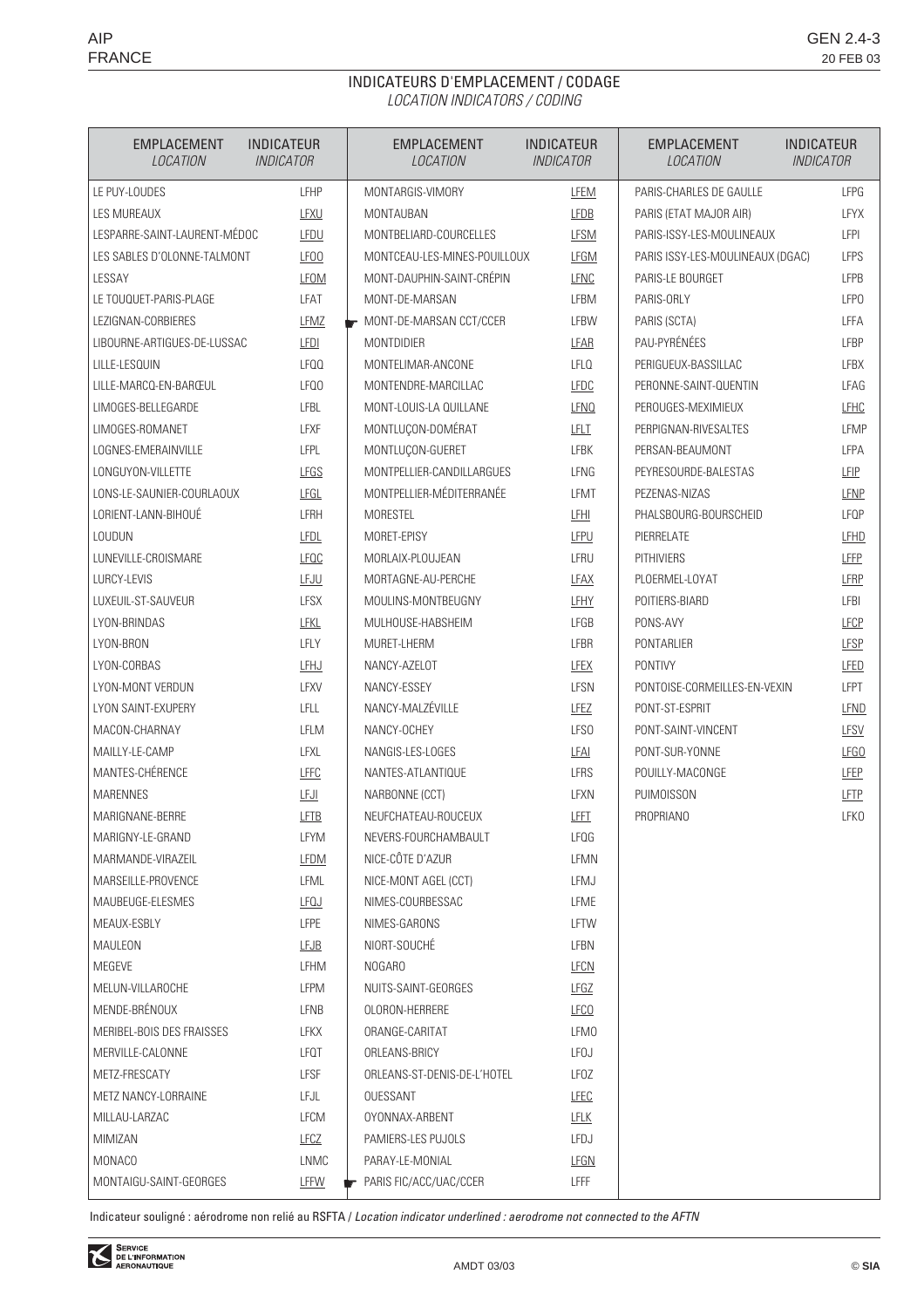☛

### INDICATEURS D'EMPLACEMENT / CODAGE LOCATION INDICATORS / CODING

| <b>EMPLACEMENT</b><br>LOCATION | <b>INDICATEUR</b><br><i><b>INDICATOR</b></i> | <b>EMPLACEMENT</b><br><b>LOCATION</b> | <b>INDICATEUR</b><br><b>INDICATOR</b> | <b>EMPLACEMENT</b><br>LOCATION  | <b>INDICATEUR</b><br><b>INDICATOR</b> |
|--------------------------------|----------------------------------------------|---------------------------------------|---------------------------------------|---------------------------------|---------------------------------------|
| <b>PUIVERT</b>                 | LFNW                                         | SAINT-QUENTIN-ROUPY                   | LFOW                                  | TOURS LE-LOUROUX                | <b>LFJT</b>                           |
| QUIBERON                       | <b>LFEQ</b>                                  | SAINT-RAMBERT-D'ALBON                 | LFLR                                  | TOURS-ST-SYMPHORIEN             | LFOT                                  |
| QUIMPER-PLUGUFFAN              | <b>LFRQ</b>                                  | SAINT-SIMON-CLASTRES                  | LFYT                                  | TOURS-SORIGNY                   | LFEN                                  |
| REDON-BAINS-SUR-OUST           | LFER                                         | SAINT-VALERY-VITTEFLEUR               | <b>LFOS</b>                           | <b>TOUSSUS-LE NOBLE</b>         | LFPN                                  |
| REIMS-CHAMPAGNE                | LFSR                                         | SAINT-YAN                             | LFLN                                  | TROYES-BARBEREY                 | LFQB                                  |
| REIMS/FIC/ACC/UAC/CCER         | <b>LFEE</b>                                  | SALLANCHES-MONT-BLANC                 | LFHZ                                  | USSEL-THALAMY                   | LFCU                                  |
| REIMS-PRUNAY                   | <b>LFOA</b>                                  | SALON                                 | LFMY                                  | <b>UZES</b>                     | LFNU                                  |
| RENNES-ST-JACQUES              | LFRN                                         | SALON-EYGUIERES                       | LFNE                                  | VALENCE-CHABEUIL                | LFLU                                  |
| RETHEL-PERTHES                 | <b>LFAP</b>                                  | SARLAT-DOMME                          | LFDS                                  | VALENCIENNES-DENAIN             | LFAV                                  |
| REVEL-MONTGEY                  | LFIR                                         | SARREBOURG-BUHL                       | <b>LFGT</b>                           | VALREAS-VISAN                   | LFNV                                  |
| RIBERAC-SAINT-AULAYE           | <b>LFIK</b>                                  | SARREGUEMINES-NEUNKIRCH               | LFGU                                  | VANNES-MEUCON                   | LFRV                                  |
| RION-DES-LANDES                | LFIL                                         | SARRE-UNION                           | LFQU                                  | VAUVILLE                        | LFAU                                  |
| ROANNE-RENAISON                | LFLO                                         | SAULIEU-LIERNAIS                      | LFEW                                  | VENDAYS-MONTALIVET              | LFIV                                  |
| ROCHEFORT-ST AGNANT            | LFDN                                         | SAUMUR-ST-FLORENT                     | <b>LFOD</b>                           | VERDUN-LE ROZELIER              | LFGW                                  |
| RODEZ-MARCILLAC                | <b>LFCR</b>                                  | SAVERNE-STEINBOURG                    | LFQY                                  | <b>VESOUL-FROTEY</b>            | LFQW                                  |
| ROMANS-SAINT-PAUL              | LFHE                                         | SCCOM-SUD-OUEST                       | LFWB                                  | VICHY-CHARMEIL                  | LFLV                                  |
| ROMILLY-SUR-SEINE              | LFQR                                         | SEDAN-DOUZY                           | LFSJ                                  | VIENNE-REVENTIN                 | LFHH                                  |
| ROMORANTIN-PRUNIERS            | LFYR                                         | SERRES LA BATIE MONTSALÉON            | <b>LFTM</b>                           | VIERZON-MÉREAU                  | LFFV                                  |
| ROUEN-VALLÉE DE SEINE          | <b>LFOP</b>                                  | SEMUR-EN-AUXOIS                       | <b>LFGQ</b>                           | VILLACOUBLAY (CENTRE OPS COTAM) | LFY <sub>0</sub>                      |
| ROYAN-MÉDIS                    | <b>LFCY</b>                                  | SEZANNE-SAINT-RÉMY                    | LFFZ                                  | VILLACOUBLAY-VÉLIZY             | LFPV                                  |
| <b>RUOMS</b>                   | LEHE                                         | SISTERON-THEZE                        | <b>LFNS</b>                           | VILLEFRANCHE-DE-ROUERGUE        | <b>LFCV</b>                           |
| SAINT-AFFRIQUE-BELMONT         | <b>LFIF</b>                                  | SOISSONS COURMELLES                   | LFJS                                  | VILLEFRANCHE-TARARE             | LFHV                                  |
| SAINT-ANDRE-DE-L'EURE          | LFFD                                         | SOLENZARA                             | <b>LFKS</b>                           | VILLENEUVE SUR LOT              | <b>LFCW</b>                           |
| SAINT-BRIEUC-ARMOR             | LFRT                                         | SOLLIERES-SARDIERES                   | <b>LFKD</b>                           | <b>VILLERUPT</b>                | LFAW                                  |
| SAINT-CHAMOND-L'HORME          | <b>LFHG</b>                                  | SOULAC-SUR-MER                        | <b>LFDK</b>                           | VINON                           | <b>LFNE</b>                           |
| SAINT-CHRISTOL                 | LFXI                                         | STRASBOURG-ENTZHEIM                   | <b>LFST</b>                           | VITRY EN ARTOIS                 | <b>LFOS</b>                           |
| SAINT-CLAUDE-PRATZ             | LFKZ                                         | STRASBOURG-NEUHOF                     | LFGC                                  | VITRY LE FRANÇOIS VAUCLERC      | <b>LFSK</b>                           |
| SAINT-CYR-L'ECOLE              | <b>LFPZ</b>                                  | SUIPPES (POSTES OBS MET)              | LFFS                                  | VITTEL CHAMP DE COURSES         | <b>LFSZ</b>                           |
| SAINT-DIE-RÉMOMEIX             | LFGY                                         | TARBES-LALOUBERE                      | LFDT                                  |                                 |                                       |
| SAINT-DIZIER-ROBINSON          | LFSI                                         | TARBES LOURDES PYRÉNÉES               | LFBT                                  |                                 |                                       |
| SAINTE-LEOCADIE                | <b>LFYS</b>                                  | <b>TAVERNY</b>                        | LFPJ                                  |                                 |                                       |
| SAINT-FOY-LA-GRANDE            | <b>LFDF</b>                                  | THIONVILLE-YUTZ                       | <b>LFGV</b>                           |                                 |                                       |
| SAINTES-THÉNAC                 | <b>LFXB</b>                                  | <b>THOUARS</b>                        | <b>LFCT</b>                           |                                 |                                       |
| SAINT-ETIENNE-BOUTHÉON         | LFMH                                         | TIL-CHATEL                            | LFET                                  |                                 |                                       |
| SAINT-FLORENTIN-CHÉU           | <b>LFGP</b>                                  | TOULON (CONTROLE)                     | <b>LFTC</b>                           |                                 |                                       |
| SAINT-FLOUR-COLTINES           | LFHQ                                         | TOULON (FORCES NAVALES FRANÇAISES)    | <u>LFTT</u>                           |                                 |                                       |
| SAINT-GALMIER                  | <b>LFKM</b>                                  | TOULON (PRÉFECTURE MARITIME)          | LFTS                                  |                                 |                                       |
| SAINT-GAUDENS MONTREJEAU       | LFIM                                         | TOULON-SAINT-MANDRIER                 | LFTR                                  |                                 |                                       |
| SAINT-GIRONS-ANTICHAN          | LFCG                                         | TOULOUSE (CENTRE MÉTÉO)               | LFPW                                  |                                 |                                       |
| SAINT-JEAN-D'ANGELY            | <b>LFIY</b>                                  | TOULOUSE-BLAGNAC; TOULOUSE/CCER       | LFB <sub>0</sub>                      |                                 |                                       |
| SAINT-JEAN-D'AVELANNE          | <b>LFKH</b>                                  | TOULOUSE-BOURG-SAINT-BERNARD          | LFIT                                  |                                 |                                       |
| SAINT-JEAN-EN-ROYANS           | LFKE                                         | TOULOUSE-FRANCAZAL                    | LFBF                                  |                                 |                                       |
| SAINT-JUNIEN                   | LFBJ                                         | TOULOUSE-LASBORDES                    | LFCL                                  |                                 |                                       |
| SAINT-MARTIN-DE-LONDRES        | <b>LFNL</b>                                  | <b>TOULOUSE MCC (Centre SARSAT)</b>   | LFIA                                  |                                 |                                       |
| SAINT-NAZAIRE-MONTOIR          | LFRZ                                         | TOULOUSE-MONTAUDRAN                   | LFIO                                  |                                 |                                       |
| SAINT-OMER-WIZERNES            | <b>LFON</b>                                  | TOURNUS-CUISERY                       | <b>LFFX</b>                           |                                 |                                       |
| SAINT-PIERRE-D'OLERON          | LFDP                                         | TOURS-CINQ-MARS-LA PILE               | LFX <sub>0</sub>                      |                                 |                                       |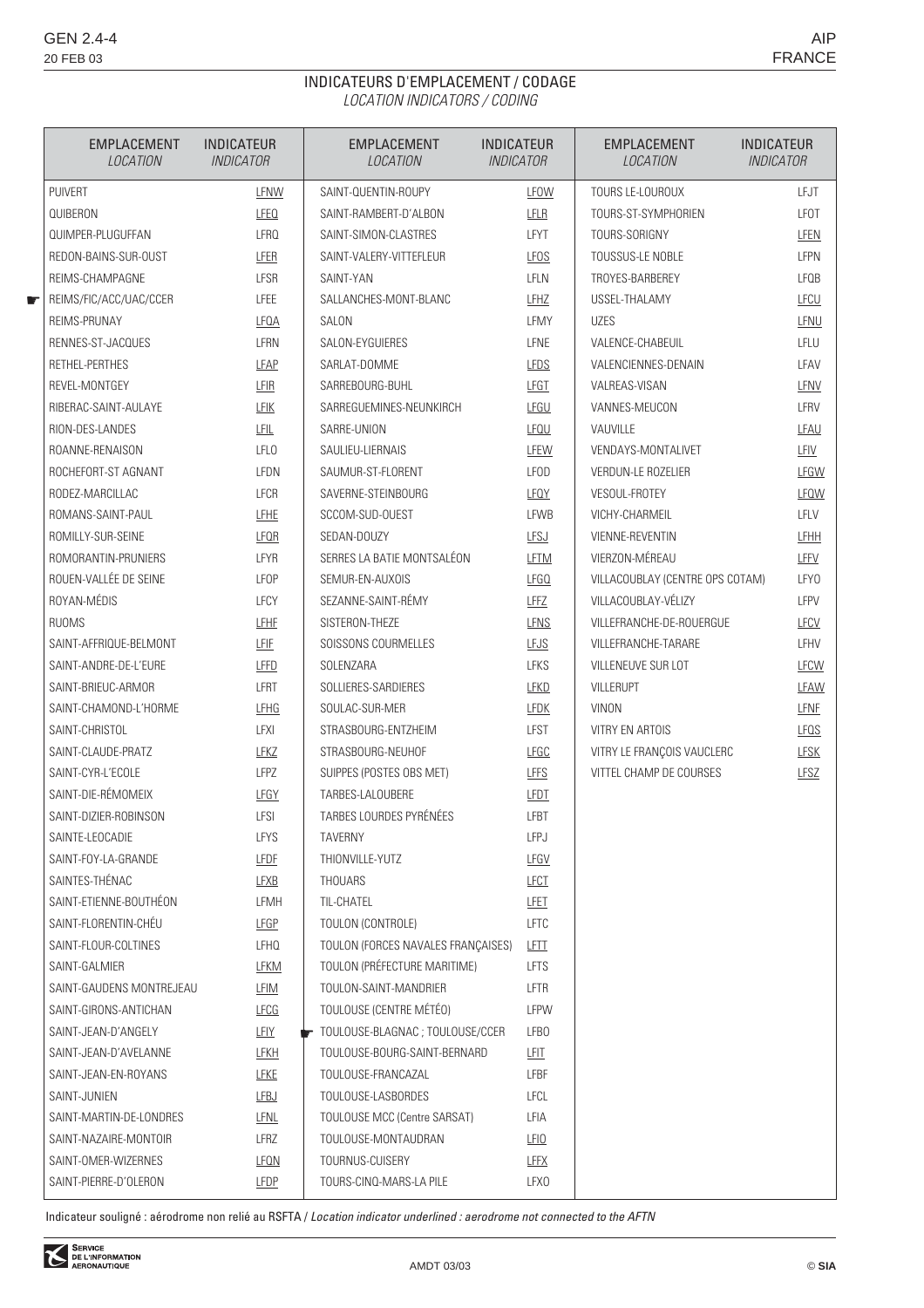# INDICATEURS D'EMPLACEMENT / DECODAGE LOCATION INDICATORS / DECODING

|   |             | <b>INDICATEUR</b><br>EMPLACEMENT<br><i><b>INDICATOR</b></i><br>LOCATION |                               | <b>INDICATEUR</b><br><i><b>INDICATOR</b></i> | <b>EMPLACEMENT</b><br>LOCATION |                            | <b>INDICATEUR</b><br><i><b>INDICATOR</b></i> | <b>EMPLACEMENT</b><br>LOCATION |
|---|-------------|-------------------------------------------------------------------------|-------------------------------|----------------------------------------------|--------------------------------|----------------------------|----------------------------------------------|--------------------------------|
|   | <b>LFAB</b> | DIEPPE-ST-AUBIN                                                         | $\overline{\phantom{a}}$ LFBW |                                              | MONT-DE-MARSAN/CCT/CCER        | LFDR                       | LA REOLE-FLOUDES                             |                                |
|   | <b>LFAC</b> | CALAIS-DUNKERQUE                                                        | <b>LFBX</b>                   | PERIGUEUX-BASSILLAC                          |                                | <b>LFDS</b>                | SARLAT-DOMME                                 |                                |
|   | <b>LFAD</b> | COMPIEGNE-MARGNY                                                        | LFBY                          | DAX-SEYRESSE                                 |                                | LFDT                       | TARBES-LALOUBERE                             |                                |
|   | LFAE        | EU-MERS-LE TRÉPORT                                                      | LFBZ                          | BIARRITZ-BAYONNE-ANGLET                      |                                | <b>LFDU</b>                |                                              | LESPARRE-SAINT LAURENT-        |
|   | LFAF        | LAON-CHAMBRY                                                            | <b>LFCA</b>                   | CHATELLERAULT-TARGE                          |                                | <b>MÉDOC</b>               |                                              |                                |
|   | <b>LFAG</b> | PERONNE-SAINT-QUENTIN                                                   | <b>LFCB</b>                   | BAGNERES-DE-LUCHON                           |                                | LFDV                       | COUHE-VÉRAC                                  |                                |
|   | <b>LFAI</b> | NANGIS-LES-LOGES                                                        | <b>LFCC</b>                   | CAHORS-LALBENQUE                             |                                | LFDW                       | <b>CHAUVIGNY</b>                             |                                |
|   | LFAJ        | ARGENTAN                                                                | <b>LFCD</b>                   | ANDERNOS-LES-BAINS                           |                                | <b>LFDX</b>                | FUMEL-MONTAYRAL                              |                                |
|   | <b>LFAK</b> | DUNKERQUE LES MOERES                                                    | LFCE                          | GUERET-SAINT-LAURENT                         |                                | <b>LFDY</b>                | BORDEAUX-YVRAC                               |                                |
|   | <b>LFAL</b> | LA FLECHE-THORÉE-LES-PINS                                               | <b>LFCF</b>                   | FIGEAC-LIVERNON                              |                                | <b>LFDZ</b>                | CONDAT-SUR-VEZERE                            |                                |
|   | <b>LFAM</b> | BERCK-SUR-MER                                                           | <b>LFCG</b>                   | SAINT-GIRONS-ANTICHAN                        |                                | LFEA                       | <b>BELLE-ILE</b>                             |                                |
|   | <b>LFAO</b> | BAGNOLE-DE-L'ORNE                                                       | <b>LFCH</b>                   |                                              | ARCACHON-LA TESTE DE BUCH      | LFEB                       | DINAN-TRELIVAN                               |                                |
|   | <b>LFAP</b> | <b>RETHEL-PERTHES</b>                                                   | LFCI                          | ALBI-LE SEQUESTRE                            |                                | LFEC                       | <b>OUESSANT</b>                              |                                |
|   | <b>LFAQ</b> | ALBERT-BRAY                                                             | <b>LFCJ</b>                   | JONZAC-NEULLES                               |                                | <b>LFED</b>                | <b>PONTIVY</b>                               |                                |
|   | LFAR        | <b>MONTDIDIER</b>                                                       | <b>LFCK</b>                   | CASTRES-MAZAMET                              |                                | $\blacktriangleright$ LFEE | REIMS FIC/ACC/UAC/CCER                       |                                |
|   | <b>LFAS</b> | FALAISE-MONTS-D'ERAINES                                                 | <b>LFCL</b>                   | TOULOUSE-LASBORDES                           |                                | <b>LFEF</b>                | AMBOISE-DIERRE                               |                                |
|   | <b>LFAT</b> | LE TOUQUET-PARIS-PLAGE                                                  | <b>LFCM</b>                   | MILLAU-LARZAC                                |                                | LFEG                       | ARGENTON-SUR-CREUSE                          |                                |
|   | LFAU        | <b>VAUVILLE</b>                                                         | <b>LFCN</b>                   | <b>NOGARO</b>                                |                                | <b>LFEH</b>                | AUBIGNY-SUR-NERE                             |                                |
|   | LFAV        | VALENCIENNES-DENAIN                                                     | <b>LFCO</b>                   | OLORON-HERRERE                               |                                | LFEI                       | BRIARE-CHATILLON                             |                                |
|   | LFAW        | <b>VILLERUPT</b>                                                        | LFCP                          | PONS-AVY                                     |                                | LFEJ                       | CHATEAUROUX-VILLERS                          |                                |
|   | <b>LFAX</b> | MORTAGNE-AU-PERCHE                                                      | <b>LFCQ</b>                   | GRAULHET-MONTDRAGON                          |                                | <b>LFEK</b>                | <b>ISSOUDUN-LE FAY</b>                       |                                |
|   | LFAY        | AMIENS-GLISY                                                            | <b>LFCR</b>                   | RODEZ-MARCILLAC                              |                                | <b>LFEL</b>                | LE BLANC                                     |                                |
|   | LFBA        | AGEN-LA GARENNE                                                         | <b>LFCS</b>                   |                                              | BORDEAUX-LÉOGNAN-SAUCATS       | LFEM                       | MONTARGIS-VIMORY                             |                                |
| € | LFBB        | BORDEAUX FIC/ACC/UAC/CCER                                               | LFCT                          | <b>THOUARS</b>                               |                                | LFEN                       | <b>TOURS-SORIGNY</b>                         |                                |
|   | <b>LFBC</b> | <b>CAZAUX</b>                                                           | <b>LFCU</b>                   | USSEL-THALAMY                                |                                | LFEP                       | POUILLY-MACONGE                              |                                |
|   | <b>LFBD</b> | BORDEAUX-MÉRIGNAC                                                       | <b>LFCV</b>                   |                                              | VILLEFRANCHE-DE-ROUERGUE       | LFEQ                       | QUIBERON                                     |                                |
|   | LFBE        | BERGERAC-ROUMAMIERE                                                     | <b>LFCW</b>                   | VILLENEUVE-SUR-LOT                           |                                | <b>LFER</b>                | REDON-BAINS-SUR-OUST                         |                                |
|   | <b>LFBF</b> | TOULOUSE-FRANCAZAL                                                      | <b>LFCX</b>                   | CASTELSARRAZIN-MOISSAC                       |                                | LFES                       | <b>GUISCRIFF-SCAER</b><br><b>TIL-CHATEL</b>  |                                |
|   | <b>LFBG</b> | COGNAC-CHATEAUBERNARD                                                   | <b>LFCY</b>                   | ROYAN-MÉDIS                                  |                                | <b>LFET</b>                | BAR-LE-DUC                                   |                                |
|   | <b>LFBH</b> | LA ROCHELLE-ILE DE RÉ                                                   | LFCZ                          | MIMIZAN                                      |                                | LFEU                       | <b>GRAY-SAINT-ADRIEN</b>                     |                                |
|   | LFBI        | POITIERS-BIARD                                                          | <b>LFDA</b>                   | AIRE-SUR-L'ADOUR                             |                                | <b>LFEV</b>                | SAULIEU-LIERNAIS                             |                                |
|   | <b>LFBJ</b> | SAINT-JUNIEN                                                            | <b>LFDB</b>                   | <b>MONTAUBAN</b>                             |                                | <u>LFEW</u><br><u>LFEX</u> | NANCY-AZELOT                                 |                                |
|   | <b>LFBK</b> | MONTLUÇON-GUERET                                                        | <b>LFDC</b>                   | MONTENDRE-MARCILLAC                          |                                | <b>LFEY</b>                | <b>ILE D'YEU</b>                             |                                |
|   | LFBL        | LIMOGES-BELLEGARDE                                                      | <b>LFDE</b>                   | <b>EGLETONS</b>                              |                                | LFEZ                       | NANCY-MALZÉVILLE                             |                                |
|   | LFBM        | MONT-DE-MARSAN                                                          | <u>LFDF</u>                   | SAINTE-FOY-LA-GRANDE                         |                                | LFFA                       | <b>BORDEAUX NOF</b>                          |                                |
|   | LFBN        | NIORT-SOUCHÉ                                                            | <b>LFDG</b>                   | <b>GAILLAC-LISLE SUR TARN</b>                |                                | LFFB                       | BUNO-BONNEVAUX                               |                                |
| € | <b>LFBO</b> | TOULOUSE-BLAGNAC;                                                       | <b>LFDH</b>                   | AUCH-LAMOTHE                                 |                                | <b>LFFC</b>                | MANTES-CHÉRENCE                              |                                |
|   |             | TOULOUSE/CCER                                                           | LFDI                          |                                              | LIBOURNE-ARTIGUES DE LUSSAC    | <b>LFFD</b>                | SAINT-ANDRE-DE-L'EURE                        |                                |
|   | <b>LFBP</b> | PAU-PYRENEES                                                            | LFDJ                          | PAMIERS-LES PUJOLS                           |                                |                            |                                              |                                |
|   | <b>LFBQ</b> | ENAC-TOULOUSE                                                           | <u>LFDK</u>                   | SOULAC-SUR-MER                               |                                |                            |                                              |                                |
|   | LFBR        | MURET-LHERM                                                             | <u>LFDL</u>                   | <b>LOUDUN</b>                                |                                |                            |                                              |                                |
|   | <b>LFBS</b> | BISCARROSSE-PARENTIS                                                    | LFDM                          | MARMANDE-VIRAZEIL                            |                                |                            |                                              |                                |
|   | <b>LFBT</b> | TARBES LOURDES PYRENEES                                                 | LFDN                          | ROCHEFORT-ST AGNANT                          |                                |                            |                                              |                                |
|   | LFBU        | ANGOULEME-BRIE-CHAMPNIERS                                               | <b>LFDP</b>                   | SAINT-PIERRE-D'OLERON                        |                                |                            |                                              |                                |
|   | LFBV        | <b>BRIVE-LA ROCHE</b>                                                   | <b>LFDQ</b>                   | CASTELNAU-MAGNOAC                            |                                |                            |                                              |                                |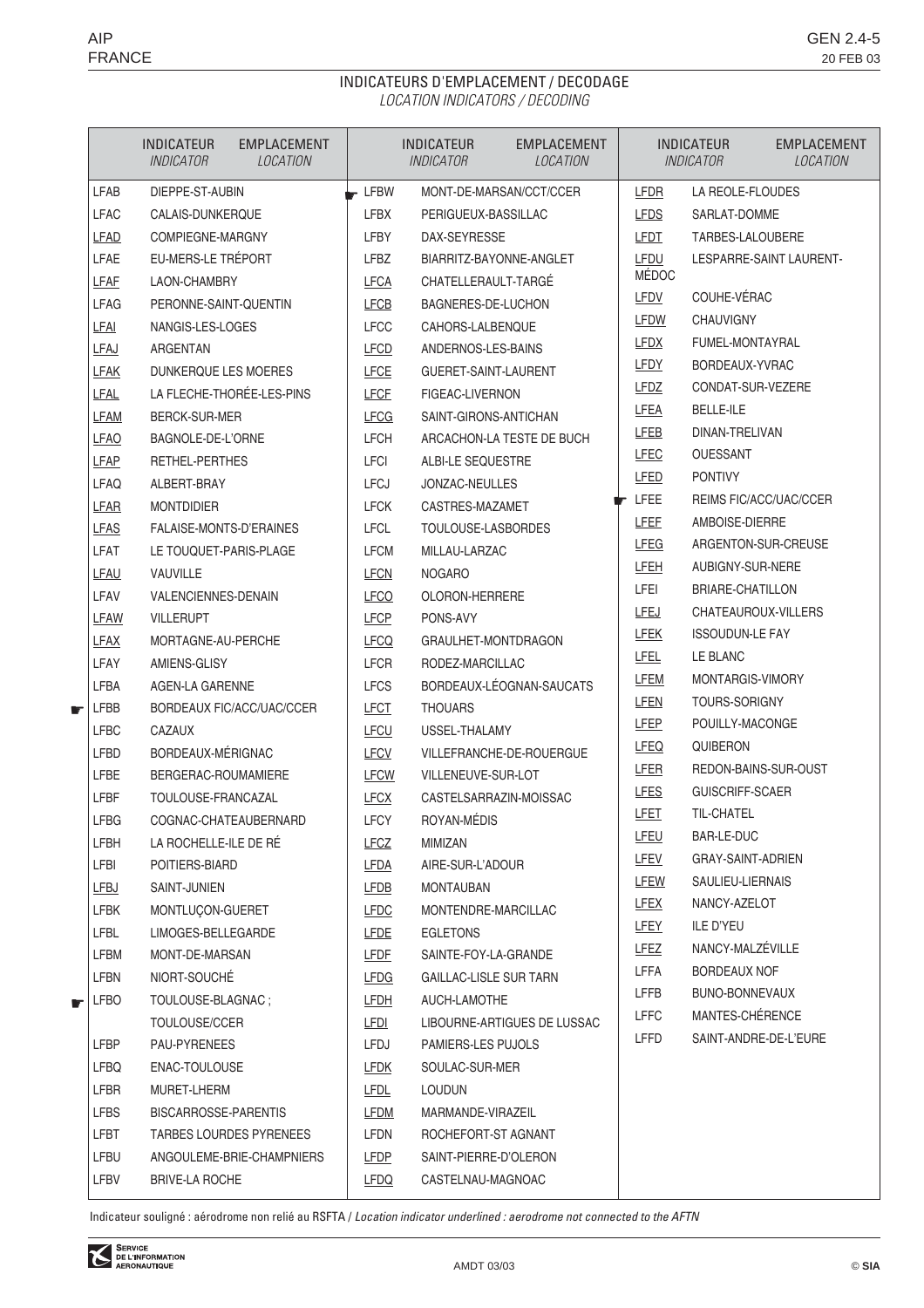## INDICATEURS D'EMPLACEMENT / DECODAGE LOCATION INDICATORS / DECODING

|   |             | <b>EMPLACEMENT</b><br><b>INDICATEUR</b><br><b>LOCATION</b><br><i><b>INDICATOR</b></i> |             | <b>INDICATEUR</b><br><i><b>INDICATOR</b></i> | <b>EMPLACEMENT</b><br>LOCATION |                            | <b>INDICATEUR</b><br><i><b>INDICATOR</b></i> | <b>EMPLACEMENT</b><br>LOCATION |
|---|-------------|---------------------------------------------------------------------------------------|-------------|----------------------------------------------|--------------------------------|----------------------------|----------------------------------------------|--------------------------------|
|   | <b>LFFE</b> | ENGHIEN-MOISSELLES                                                                    | <b>LFGY</b> | SAINT-DIE-RÉMOMEIX                           |                                | <b>LFIV</b>                | <b>VENDAYS-MONTALIVET</b>                    |                                |
| € | <b>LFFF</b> | PARIS FIC/ACC/UAC/CCER                                                                | LFGZ        | NUITS-SAINT-GEORGES                          |                                | LFIX                       | <b>ITXASSOU</b>                              |                                |
|   | <b>LFFG</b> | LA FERTE-GAUCHER                                                                      | LFHA        | <b>ISSOIRE-LE BROC</b>                       |                                | <b>LFIY</b>                | SAINT-JEAN-D'ANGELY                          |                                |
|   | LFFH        | CHATEAU-THIERRY-BELLEAU                                                               | <b>LFHC</b> | PEROUGES-MÉXIMIEUX                           |                                | LFJA                       |                                              | <b>CHAUMONT SEMOUTIERS</b>     |
|   | <b>LFFI</b> | <b>ANCENIS</b>                                                                        | LFHD        | PIERRELATE                                   |                                | LFJB                       | MAULEON                                      |                                |
|   | <b>LFFJ</b> | JOINVILLE-MUSSEY                                                                      | <b>LFHE</b> | ROMANS-SAINT-PAUL                            |                                | <b>LFJC</b>                | <b>CLAMECY</b>                               |                                |
|   | <b>LFFK</b> | FONTENAY-LE-COMTE                                                                     | <b>LFHF</b> | <b>RUOMS</b>                                 |                                | LFJD                       | <b>CORLIER</b>                               |                                |
|   | <b>LFFL</b> | BAILLEAU-ARMENONVILLE                                                                 | <b>LFHG</b> | SAINT-CHAMOND-L'HORME                        |                                | <b>LFJE</b>                | LA MOTTE CHALANCON                           |                                |
|   | <b>LFFM</b> | LA MOTTE-BEUVRON                                                                      | <b>LFHH</b> | <b>VIENNE-REVENTIN</b>                       |                                | LFJF                       | AUBENASSON                                   |                                |
|   | <b>LFFN</b> | BRIENNE-LE-CHATEAU                                                                    | LFHI        | <b>MORESTEL</b>                              |                                | <b>LFJG</b>                | CROSS LA GARDE                               |                                |
|   | <b>LFFP</b> | <b>PITHIVIERS</b>                                                                     | <u>LFHJ</u> | LYON-CORBAS                                  |                                | LFJH                       | CAZÈRES PALAMINY                             |                                |
|   | <b>LFFQ</b> | LA FERTE-ALAIS                                                                        | <b>LFHK</b> | CAMP-de-CANJUERS                             |                                | LFJI                       | <b>MARENNES</b>                              |                                |
|   | <b>LFFR</b> | <b>BAR-SUR-SEINE</b>                                                                  | <u>LFHL</u> | LANGOGNE-LESPÉRON                            |                                | <b>LFJL</b>                | <b>METZ NANCY-LORRAINE</b>                   |                                |
|   | <b>LFFS</b> | SUIPPES (OBS, MET)                                                                    | LFHM        | <b>MEGEVE</b>                                |                                | <b>LFJR</b>                | ANGERS MARCÉ                                 |                                |
|   | <u>LFFT</u> | NEUFCHATEAU-ROUCEUX                                                                   | <b>LFHN</b> | BELLEGARDE-VOUVRAY                           |                                | <b>LFJS</b>                |                                              | SOISSONS COURMELLES            |
|   | LFFU        | CHATEAUNEUF-SUR-CHER                                                                  | <b>LFHO</b> | AUBENAS-VALS-LANAS                           |                                | <b>LFJT</b>                | TOURS LE LOUROUX                             |                                |
|   | <b>LFFV</b> | VIERZON-MÉREAU                                                                        | LFHP        | LE PUY-LOUDES                                |                                | <b>LFJU</b>                | LURCY-LEVIS                                  |                                |
|   | <b>LFFW</b> | MONTAIGU-SAINT-GEORGES                                                                | <b>LFHQ</b> | SAINT-FLOUR-COLTINES                         |                                | <b>LFKA</b>                | ALBERTVILLE                                  |                                |
|   | <b>LFFX</b> | TOURNUS-CRUISERY                                                                      | <b>LFHR</b> | BRIOUDE-BEAUMONT                             |                                | <b>LFKB</b>                | BASTIA-PORETTA                               |                                |
|   | <b>LFFY</b> | <b>ETREPAGNY</b>                                                                      | LFHS        | BOURG-CEYZÉRIAT                              |                                | <b>LFKC</b>                |                                              | CALVI-SAINTE-CATHERINE         |
|   | LFFZ        | SEZANNE-SAINT RÉMY                                                                    | <b>LFHT</b> | AMBERT-LE POYET                              |                                | <b>LFKD</b>                | SOLLIERES-SARDIERES                          |                                |
|   | <b>LFGA</b> | COLMAR-HOUSSEN                                                                        | LFHU        | L'ALPE D'HUEZ                                |                                | <b>LFKE</b>                |                                              | SAINT-JEAN-EN-ROYANS           |
|   | <b>LFGB</b> | MULHOUSE-HABSHEIM                                                                     | LFHV        | VILLEFRANCHE-TARARE                          |                                | <b>LFKF</b>                | FIGARI-SUD-CORSE                             |                                |
|   | <b>LFGC</b> | STRASBOURG-NEUHOF                                                                     | LFHW        | BELLEVILLE-VILLIÉ-MORGON                     |                                | LFKG                       |                                              | GHISONACCIA-ALZITONE           |
|   | <b>LFGD</b> | <b>ARBOIS</b>                                                                         | <b>LFHX</b> | LAPALISSE-PÉRIGNY                            |                                | LFKH                       |                                              | SAINT-JEAN-D'AVELANNE          |
|   | <b>LFGE</b> | AVALLON                                                                               | <b>LFHY</b> | MOULINS-MONTBEUGNY                           |                                | LFKJ                       |                                              | AJACCIO-CAMPO DELL'ORO         |
|   | <b>LFGF</b> | BEAUNE-CHALLANGES                                                                     | LFHZ        | SALLANCHES-MONT BLANC                        |                                | LFKL                       | LYON-BRINDAS                                 |                                |
|   | <b>LFGG</b> | BELFORT-CHAUX                                                                         | LFIA        |                                              | TOULOUSE MCC (Centre SARSAT)   | <b>LFKM</b>                | SAINT-GALMIER                                |                                |
|   | <b>LFGH</b> | COSNE-SUR-LOIRE                                                                       | LFIB        | BELVES-SAINT-PARDOUX                         |                                | <b>LFKO</b>                | <b>PROPRIANO</b>                             |                                |
|   | <b>LFGI</b> | DIJON-DAROIS                                                                          | <b>LFIC</b> | <b>CROSS CORSEN</b>                          |                                | <b>LFKP</b>                |                                              | LA TOUR DU PIN-CESSIEU         |
|   | LFGJ        | DOLE-TAVAUX                                                                           | LFID        |                                              | CONDOM-VALENCE SUR BAISE       | <b>LFKS</b>                | <b>SOLENZARA</b>                             |                                |
|   | <b>LFGK</b> | <b>JOIGNY</b>                                                                         | LFIE        | <b>CROSS ETEL</b>                            |                                | LFKT                       | <b>CORTE</b>                                 |                                |
|   | <b>LFGL</b> | LONS-LE-SAUNIER-COURLAOUX                                                             | <u>LFIF</u> | SAINT-AFFRIQUE-BELMONT                       |                                | <b>LFKX</b>                |                                              | MERIBEL-BOIS DES FRAISSES      |
|   | <b>LFGM</b> | MONTCEAU-LES-MINES-POUILLOUX                                                          | <u>LFIG</u> | CASSAGNES-BEGHONES                           |                                | <b>LFKY</b>                | BELLEY-PEYRIEU                               |                                |
|   | <b>LFGN</b> | PARAY-LE-MONIAL                                                                       | <b>LFIH</b> | <b>CHALAIS</b>                               |                                | <b>LFKZ</b>                | SAINT-CLAUDE-PRATZ                           |                                |
|   | <b>LFGO</b> | PONT-SUR-YONNE                                                                        | LFIJ        | CROSS JOBOURG                                |                                | <b>LFLA</b>                | AUXERRE-BRANCHES                             |                                |
|   | <b>LFGP</b> | SAINT-FLORENTIN-CHEU                                                                  | <b>LFIK</b> | RIBERAC-SAINT-AULAYE                         |                                | <b>LFLB</b>                |                                              | CHAMBERY-AIX-LES-BAINS         |
|   | <b>LFGQ</b> | SEMUR-EN-AUXOIS                                                                       | <b>LFIL</b> | RION-DES-LANDES                              |                                | $\blacktriangleright$ LFLC |                                              | CLERMONT-FERRAND-AUVERGNE      |
|   | <b>LFGR</b> | DONCOURT-LES-CONFLANS                                                                 | <b>LFIM</b> |                                              | SAINT GAUDENS MONTREJEAU       |                            | <b>CLERMONT CCER</b>                         |                                |
|   | <b>LFGS</b> | LONGUYON-VILLETTE                                                                     | LFIN        | <b>CROSS GRIS NEZ</b>                        |                                | <b>LFLD</b>                | <b>BOURGES</b>                               |                                |
|   | <b>LFGT</b> | SARREBOURG-BUHL                                                                       | <b>LFIO</b> | TOULOUSE-MONTAUDRAN                          |                                | <b>LFLE</b>                |                                              | CHAMBÉRY-CHALLES LES EAUX      |
|   | LFGU        | SARREGUEMINES-NEUNKIRCH                                                               | LFIP        | PEYRESOURDE-BALESTAS                         |                                |                            |                                              |                                |
|   | <b>LFGV</b> | THIONVILLE-YUTZ                                                                       | LFIR        | REVEL-MONTGEY                                |                                |                            |                                              |                                |
|   | <b>LFGW</b> | <b>VERDUN-LE ROZELIER</b>                                                             | <u>LFIT</u> | TOULOUSE-BOURG-SAINT-<br><b>BERNARD</b>      |                                |                            |                                              |                                |
|   | <b>LFGX</b> | CHAMPAGNOLE-CROTENAY                                                                  |             |                                              |                                |                            |                                              |                                |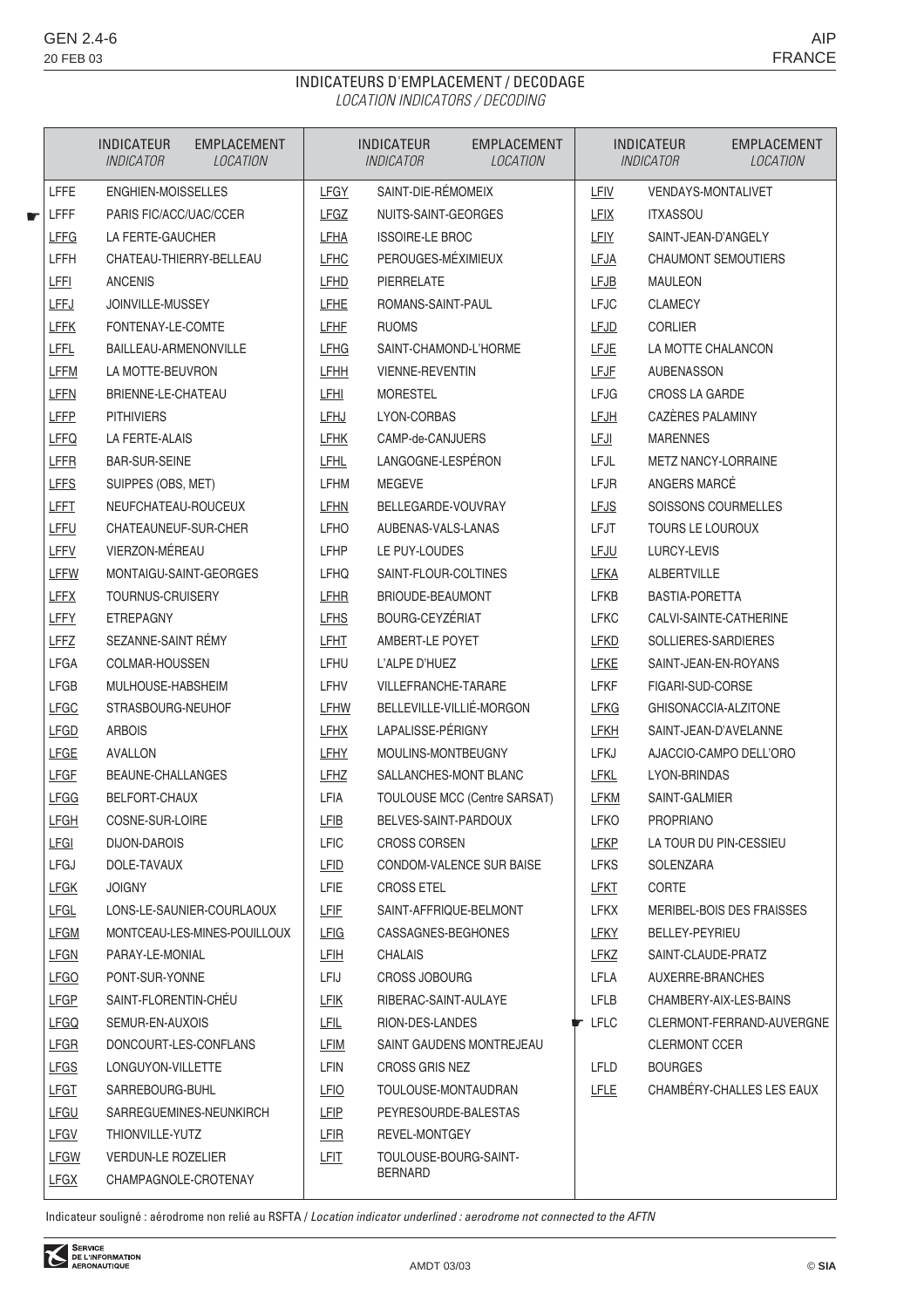# INDICATEURS D'EMPLACEMENT / DÉCODAGE LOCATION INDICATORS / DECODING

|    |                     | <b>INDICATEUR</b><br><b>INDICATOR</b> | <b>EMPLACEMENT</b><br><b>LOCATION</b> |                            | <b>INDICATEUR</b><br><b>INDICATOR</b>       | <b>EMPLACEMENT</b><br><b>LOCATION</b> |              | <b>INDICATEUR</b><br><b>INDICATOR</b> | <b>EMPLACEMENT</b><br><b>LOCATION</b> |
|----|---------------------|---------------------------------------|---------------------------------------|----------------------------|---------------------------------------------|---------------------------------------|--------------|---------------------------------------|---------------------------------------|
|    | LFLF                | <b>BORDEAUX (COM)</b>                 |                                       | LFMW                       |                                             | CASTELNAUDARY-VILLENEUVE              | LFOU         | CHOLET-LE PONTREAU                    |                                       |
|    | <b>LFLG</b>         | <b>GRENOBLE-LE VERSOUD</b>            |                                       | <b>LFMX</b>                |                                             | CHATEAU-ARNOUX-ST-AUBAN               | <b>LFOV</b>  | LAVAL-ENTRAMMES                       |                                       |
|    | LFLH                | CHALON-CHAMPFORGEUIL                  |                                       | <b>LFMY</b>                | <b>SALON</b>                                |                                       | LFOW         | SAINT-QUENTIN-ROUPY                   |                                       |
|    | LFLI                | ANNEMASSE                             |                                       | LFMZ                       | LEZIGNAN-CORBIERES                          |                                       | <b>LFOX</b>  | ETAMPES-MONTDÉSIR                     |                                       |
|    | LFLJ                | COURCHEVEL                            |                                       | LFNA                       | GAP-TALLARD                                 |                                       | LFOY         |                                       | LE HAVRE-SAINT-ROMAIN                 |
|    | <b>LFLK</b>         | OYONNAX-ARBENT                        |                                       | LFNB                       | MENDE-BRÉNOUX                               |                                       | <b>LFOZ</b>  |                                       | ORLEANS-ST DENIS-DE-L'HOTEL           |
|    | <b>LFLL</b>         | <b>LYON SAINT-EXUPERY</b>             |                                       | <b>LFNC</b>                |                                             | MONT-DAUPHIN-SAINT-CRÉPIN             | <b>LFPA</b>  | PERSAN-BEAUMONT                       |                                       |
|    | <b>LFLM</b>         | <b>MACON CHARNAY</b>                  |                                       | <b>LFND</b>                | PONT-ST-ESPRIT                              |                                       | <b>LFPB</b>  | PARIS-LE BOURGET                      |                                       |
|    | <b>LFLN</b>         | SAINT-YAN                             |                                       | <b>LFNE</b>                | SALON-EYGUIERES                             |                                       | <b>LFPC</b>  | CREIL                                 |                                       |
|    | <b>LFLO</b>         | ROANNE-RENAISON                       |                                       | <b>LFNF</b>                | <b>VINON</b>                                |                                       | <b>LFPD</b>  | <b>BERNAY-SAINT MARTIN</b>            |                                       |
|    | LFLP                | ANNECY-MEYTHET                        |                                       | <b>LFNG</b>                |                                             | MONTPELLIER-CANDILLARGUES             | <b>LFPE</b>  | MEAUX-ESBLY                           |                                       |
|    | <b>LFLQ</b>         | MONTELIMAR-ANCONE                     |                                       | LFNH                       | <b>CARPENTRAS</b>                           |                                       | <b>LFPF</b>  | BEYNES-THIVERVAL                      |                                       |
|    | <b>LFLR</b>         | SAINT-RAMBERT-D'ALBON                 |                                       | <b>LFNJ</b>                | ASPRES-SUR-BUECH                            |                                       | <b>LFPG</b>  |                                       | PARIS-CHARLES DE GAULLE               |
|    | <b>LFLS</b>         | GRENOBLE-SAINT-GEOIRS                 |                                       | <b>LFNL</b>                |                                             | SAINT-MARTIN-DE-LONDRES               | <b>LFPH</b>  | CHELLES-LE PIN                        |                                       |
|    | <b>LFLT</b><br>LFLU | MONTLUÇON-DOMÉRAT<br>VALENCE-CHABEUIL |                                       | <b>LFNO</b>                | <b>FLORAC-SAINT ENIMIE</b><br>PEZENAS-NIZAS |                                       | LFPI<br>LFPJ | <b>TAVERNY</b>                        | PARIS-ISSY-LES-MOULINEAUX             |
|    | LFLV                | <b>VICHY-CHARMEIL</b>                 |                                       | <b>LFNP</b>                | MONT-LOUIS-LA QUILLANE                      |                                       | <b>LFPK</b>  |                                       | COULOMMIERS-VOISINS                   |
|    | LFLW                | AURILLAC                              |                                       | <b>LFNQ</b><br><b>LFNR</b> | BERRE-LA-FARE                               |                                       | <b>LFPL</b>  | LOGNES-EMERAINVILLE                   |                                       |
|    | <b>LFLX</b>         | CHATEAUROUX-DÉOLS                     |                                       | <b>LFNS</b>                | SISTERON-THEZE                              |                                       | <b>LFPM</b>  | MELUN-VILLAROCHE                      |                                       |
|    | <b>LFLY</b>         | LYON-BRON                             |                                       | LFNT                       | AVIGNON-PUJAUT                              |                                       | <b>LFPN</b>  | TOUSSUS-LE-NOBLE                      |                                       |
|    | <b>LFLZ</b>         | FEURS-CHAMBÉON                        |                                       | LFNU                       | <b>UZES</b>                                 |                                       | <b>LFPO</b>  | PARIS-ORLY                            |                                       |
|    | LFMA                | AIX-LES-MILLES                        |                                       | <b>LFNV</b>                | VALREAS-VISAN                               |                                       | <b>LFPP</b>  |                                       | LE PLESSIS-BELLEVILLE                 |
|    | <b>LFMB</b>         | AIX-EN-PROVENCE (Région               |                                       | <b>LFNW</b>                | <b>PUIVERT</b>                              |                                       | <b>LFPQ</b>  | FONTENAY-TRESIGNY                     |                                       |
|    |                     | Méditerranée)                         |                                       | <b>LFNX</b>                |                                             | BEDARIEUX-LA TOUR-SUR-ORB             | <b>LFPS</b>  | PARIS (Ville)                         |                                       |
|    | <b>LFMC</b>         | LE LUC-LE CANNET                      |                                       | LFNZ                       | LE MAZET DE ROMANIN                         |                                       | <b>LFPT</b>  |                                       | PONTOISE-CORMEILLES-EN-VEXIN          |
|    | <b>LFMD</b>         | CANNES-MANDELIEU                      |                                       | <b>LFOA</b>                | <b>AVORD</b>                                |                                       | LFPU         | MORET-EPISY                           |                                       |
|    | LFME                | NIMES-COURBESSAC                      |                                       | <b>LFOB</b>                | BEAUVAIS-TILLÉ                              |                                       | <b>LFPV</b>  | VILLACOUBLAY-VÉLIZY                   |                                       |
|    | <b>LFMF</b>         | <b>FAYENCE</b>                        |                                       | <b>LFOC</b>                | CHATEAUDUN                                  |                                       | <b>LFPW</b>  |                                       | TOULOUSE (Centre météo)               |
|    | <b>LFMG</b>         | LA MONTAGNE NOIRE                     |                                       | <b>LFOD</b>                | SAUMUR-ST FLORENT                           |                                       | <b>LFPX</b>  |                                       | CHAVENAY-VILLEPREUX                   |
|    | <b>LFMH</b>         | SAINT-ETIENNE-BOUTHÉON                |                                       | LFOE                       | EVREUX-FAUVILLE                             |                                       | LFPY         | BRETIGNY-SUR-ORGE                     |                                       |
| శ్ | LFMI                |                                       | ISTRES-LE TUBÉ ; ISTRES CCER          | <b>LFOF</b>                | ALENÇON-VALFRAMBERT                         |                                       | LFPZ         | SAINT-CYR-L'ECOLE                     |                                       |
|    | LFMJ                | NICE-MONT AGEL (CCT)                  |                                       | <b>LFOG</b>                | FLERS-SAINT PAUL                            |                                       | <b>LFQA</b>  | REIMS-PRUNAY                          |                                       |
|    | LFMK                | CARCASSONNE-SALVAZA                   |                                       | LFOH                       | LE HAVRE-OCTEVILLE                          |                                       |              |                                       |                                       |
|    | <b>LFML</b>         | MARSEILLE-PROVENCE                    |                                       | <u>LFOI</u>                | ABBEVILLE                                   |                                       |              |                                       |                                       |
|    | <b>LFMM</b>         | AIX-EN-PROVENCE                       |                                       | LFOJ                       | ORLEANS-BRICY                               |                                       |              |                                       |                                       |
| ≪  |                     | (Marseille FIC ACC/UAC COM/CCER)      |                                       | <b>LFOK</b>                | CHALONS-VATRY                               |                                       |              |                                       |                                       |
|    | LFMN                | NICE-COTE D'AZUR                      |                                       | <b>LFOL</b>                | L'AIGLE-ST MICHEL                           |                                       |              |                                       |                                       |
|    | LFMO                | ORANGE-CARITAT                        |                                       | <b>LFOM</b>                | LESSAY                                      |                                       |              |                                       |                                       |
|    | <b>LFMP</b>         | PERPIGNAN-RIVESALTES                  |                                       | <b>LFON</b>                | DREUX-VERNOUILLET                           |                                       |              |                                       |                                       |
|    | <b>LFMQ</b>         | LE CASTELLET                          |                                       | <b>LFOO</b>                |                                             | LES SABLES D'OLONNE-TALMONT           |              |                                       |                                       |
|    | <b>LFMR</b>         |                                       | BARCELONNETTE-SAINT-PONS              | LFOP                       | ROUEN-VALLÉE DE SEINE                       |                                       |              |                                       |                                       |
|    | <b>LFMS</b><br>LFMT | ALES-DEAUX                            | MONTPELLIER-MÉDITÉRRANÉE              | <b>LFOQ</b>                | <b>BLOIS-LE BREUIL</b>                      |                                       |              |                                       |                                       |
|    | LFMU                |                                       |                                       | <b>LFOR</b>                | CHARTRES-CHAMPHOL                           |                                       |              |                                       |                                       |
|    |                     | BEZIERS-VIAS                          |                                       | <b>LFOS</b>                | SAINT VALERY-VITTEFLEUR                     |                                       |              |                                       |                                       |
|    | LFMV                | AVIGNON-CAUMONT                       |                                       | <b>LFOT</b>                | TOURS VAL DE LOIRE                          |                                       |              |                                       |                                       |